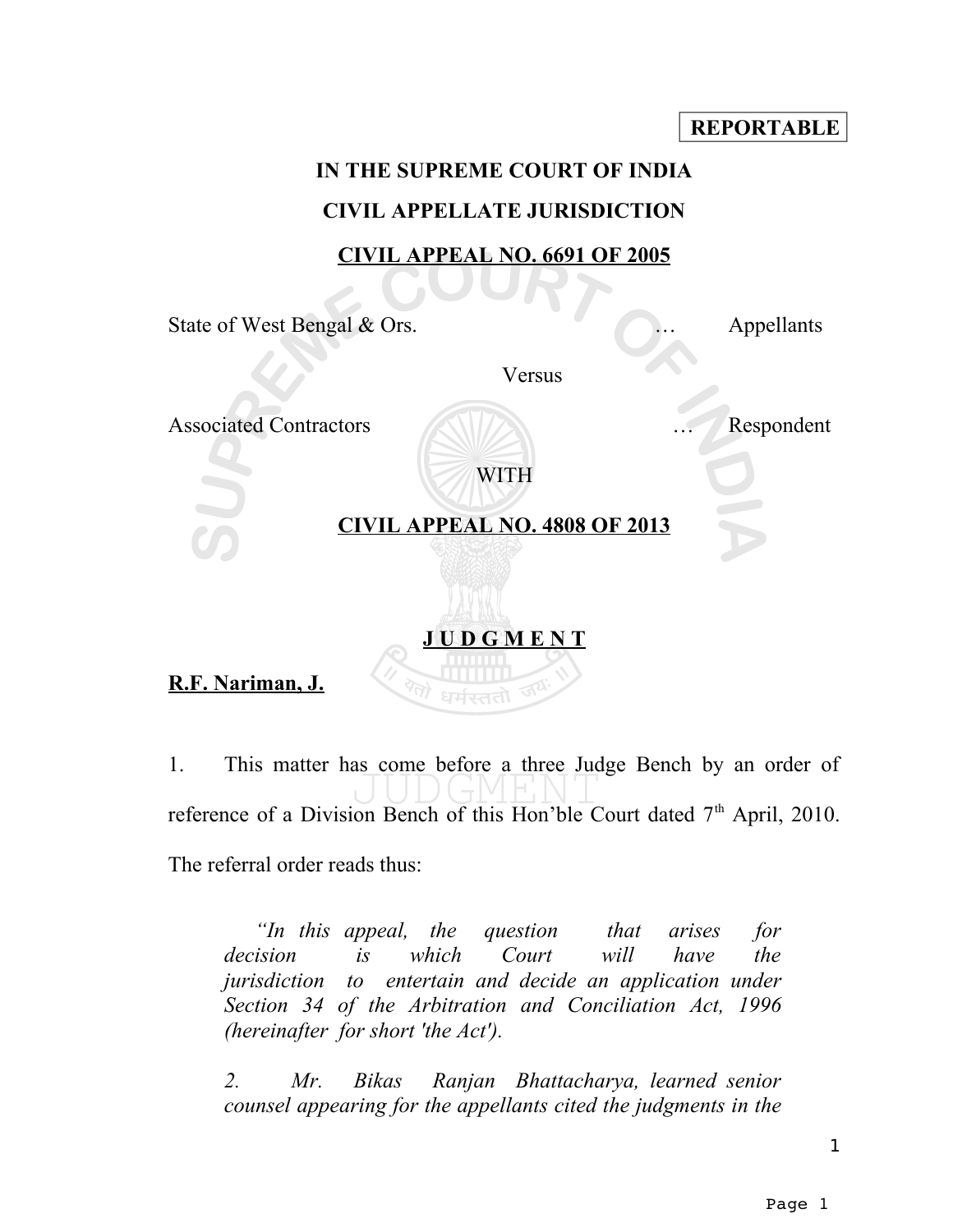*case of National Aluminium Co. Ltd. Vs. Pressteel & Fabrications (P) Ltd. And Anr. (2004) 1 SCC 540, Bharat Coking Coal Ltd. Vs. Annapurna Construction (2008) 6 SCC 732, Bharat Coking Coal Ltd. Vs. H.P. Biswas and Company (2008) 6 SCC 740 and Garhwal Mandal Vikas Nigam Ltd. Vs. Krishna Travel Agency (2008) 6 SCC 741 in support of his submission that it is only the Principal Civil Court, as defined in Section 2(e) of the Act, which can entertain and decide an application under Section 34 of the Act for setting aside the Award.*

 *3. Mr. Pradip Ghosh, learned senior counsel appearing for the respondent on the other hand submitted that in the present case the Calcutta High Court exercising jurisdiction under Clause 12 of the Letters Patent had passed an interim order under Section 9 of the Act before commencement of the arbitration proceedings and by virtue of Section 42 of the Act, it is only the Calcutta High Court which will have jurisdiction to entertain and decide an application under Section 34 of the Act for setting aside the Award. In support of his submission, he relied upon judgment of this Court in the case of Jindal Vijaynagar Steel (JSW Steel Ltd.) Vs. Jindal Praxair Oxygen Co. Ltd. (2006) 11 SCC 521.*

*4. We have perused the decisions cited by learned counsel for the parties, which are all decisions of two Judges Bench. In our opinion, the law has to be clarified beyond doubt as to which Court will have the jurisdiction to entertain and decide an application for setting aside the Award under Section 34 of the Act read with Section 2(e) of the Act and other provisions, including Section 42 of the Act. We, therefore, refer the matter to a larger Bench to decide this question of law.*

*5. Let the papers of this case be placed before Hon'ble the Chief Justice for constituting an appropriate Bench.*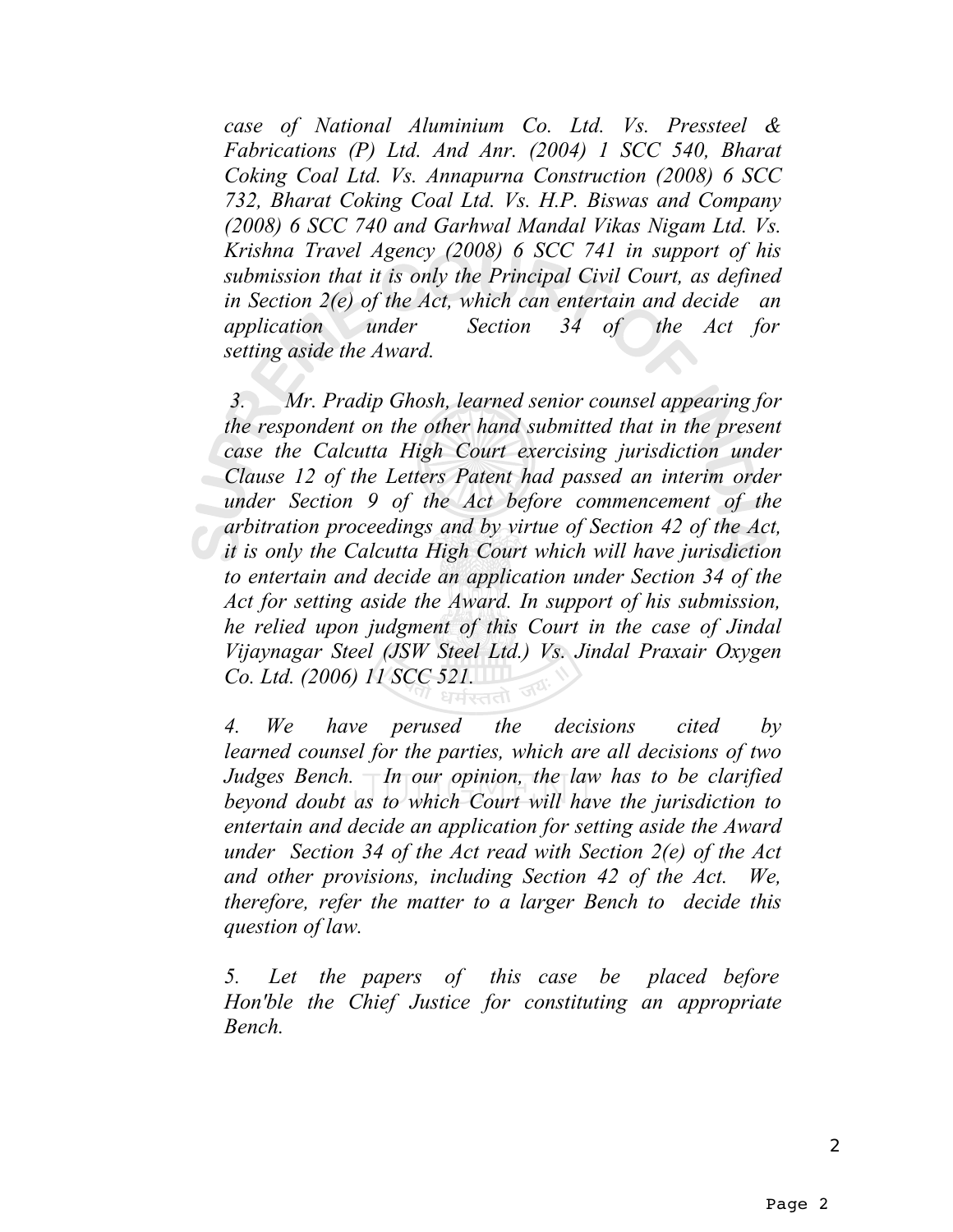*6. Till the disposal of the appeal by a larger Bench, the interim order dated 17.05.2007 shall continue to operate."*

2. The facts necessary to decide this matter are as follows:

In 1995-96 an Item Rate Tender was duly executed and signed between the respondent Associated Contractors and the concerned Superintending Engineer for execution of the work of excavation and lining of Teesta-Jaldhaka Main Canal from Chainage 3 Kms. to 3.625 Kms. in Police Station: Mal, District: Jalpaiguri, West Bengal. Para 25 of the said Item Rate Tender and Contract contained an arbitration clause.

3. The respondent herein filed an application under Section 9 of the Arbitration Act, 1996 for interim orders in the High Court of Calcutta. A learned Single Judge of the High Court of Calcutta, after granting leave under Clause 12 of the Letters Patent, passed an ad-interim ex-parte injunction order. This order was continued from time to time until it was confirmed by an order dated  $10<sup>th</sup>$  December, 1998. Meanwhile, in an application under Section 11 of the Arbitration Act, Justice B.P. Banerjee (retired), was appointed as an Arbitrator to adjudicate upon the disputes between the parties. A Recalling Application filed by the State was dismissed on 20<sup>th</sup> January, 2000.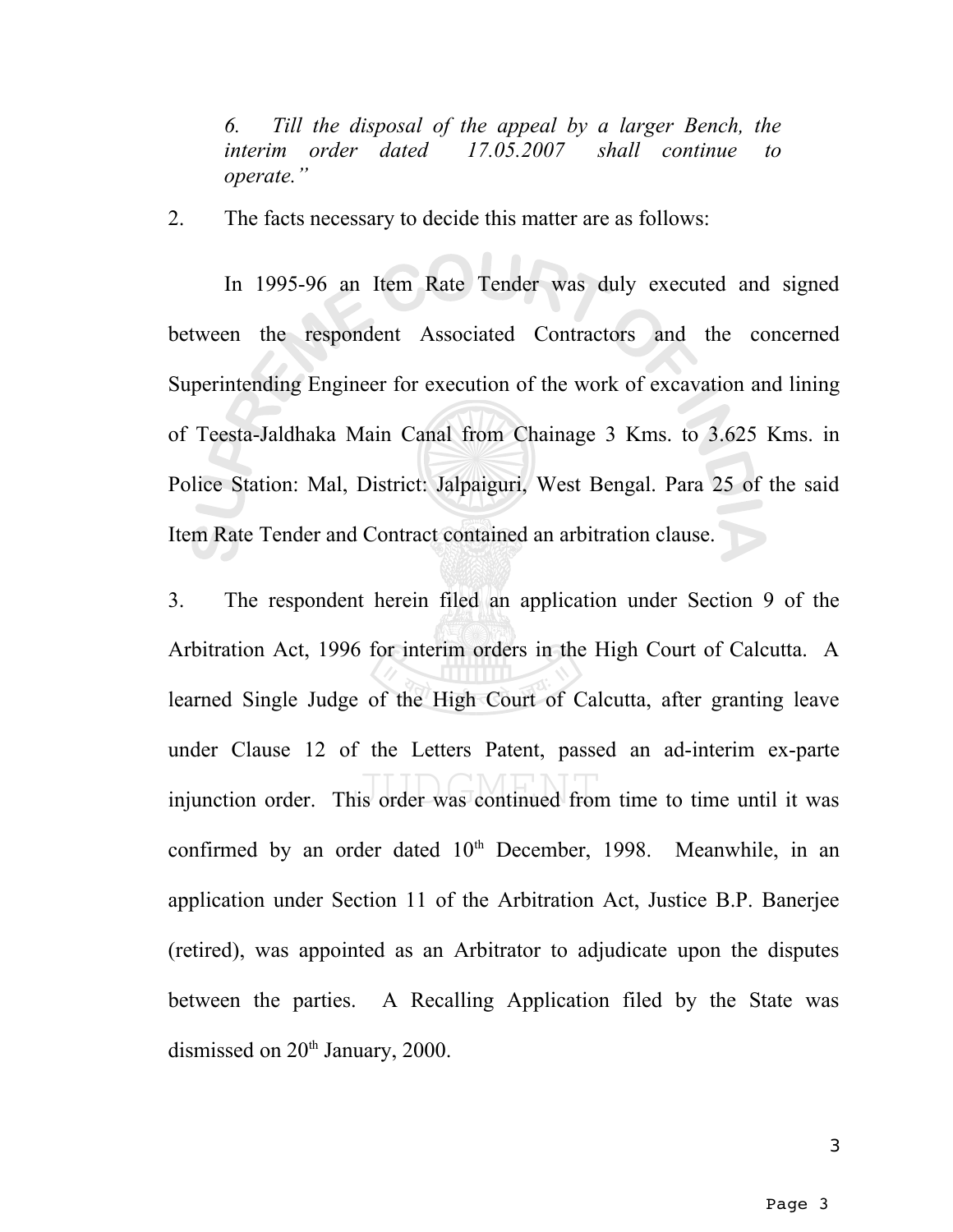4. An appeal was filed against the order dated  $10<sup>th</sup>$  December, 1998, confirming the ad-interim ex-parte injunction. On  $5<sup>th</sup>$  July, 2000, delay in filing the appeal was condoned and on  $20<sup>th</sup>$  July, 2000, the interim order was stayed by the Division Bench. The Arbitrator was, however, asked to complete the proceedings before him which would go on uninterrupted.

5. Meanwhile, several orders were passed by the High Court regarding remuneration of the Arbitrator and payment of the same. The arbitration proceedings culminated in an Award dated  $30<sup>th</sup>$  June, 2004 by which the claimant was awarded a sum of Rs.2,76,97,205.00 with 10% interest from 1<sup>st</sup> July, 1998 till the date of the Award. If not paid within four months, the same would then attract interest at the rate of 18% per annum. Costs were also awarded in the sum of Rs.50,000/-. The counter claims of the respondent were rejected.

6. On  $21^{st}$  September,  $2004$ , the State of West Bengal filed an application under Section 34 of the 1996 Act to set aside the arbitral Award before the Principal Civil Court of the learned District Judge at Jalpaiguri, West Bengal. On  $6<sup>th</sup>$  October, 2004, the learned District Judge at Jalpaiguri issued notice to the other side directing the respondent to appear and file its written objections on or before  $4<sup>th</sup>$  January, 2004. On  $10<sup>th</sup>$  December, 2004, the respondent filed an application under Article 227 of the Constitution

4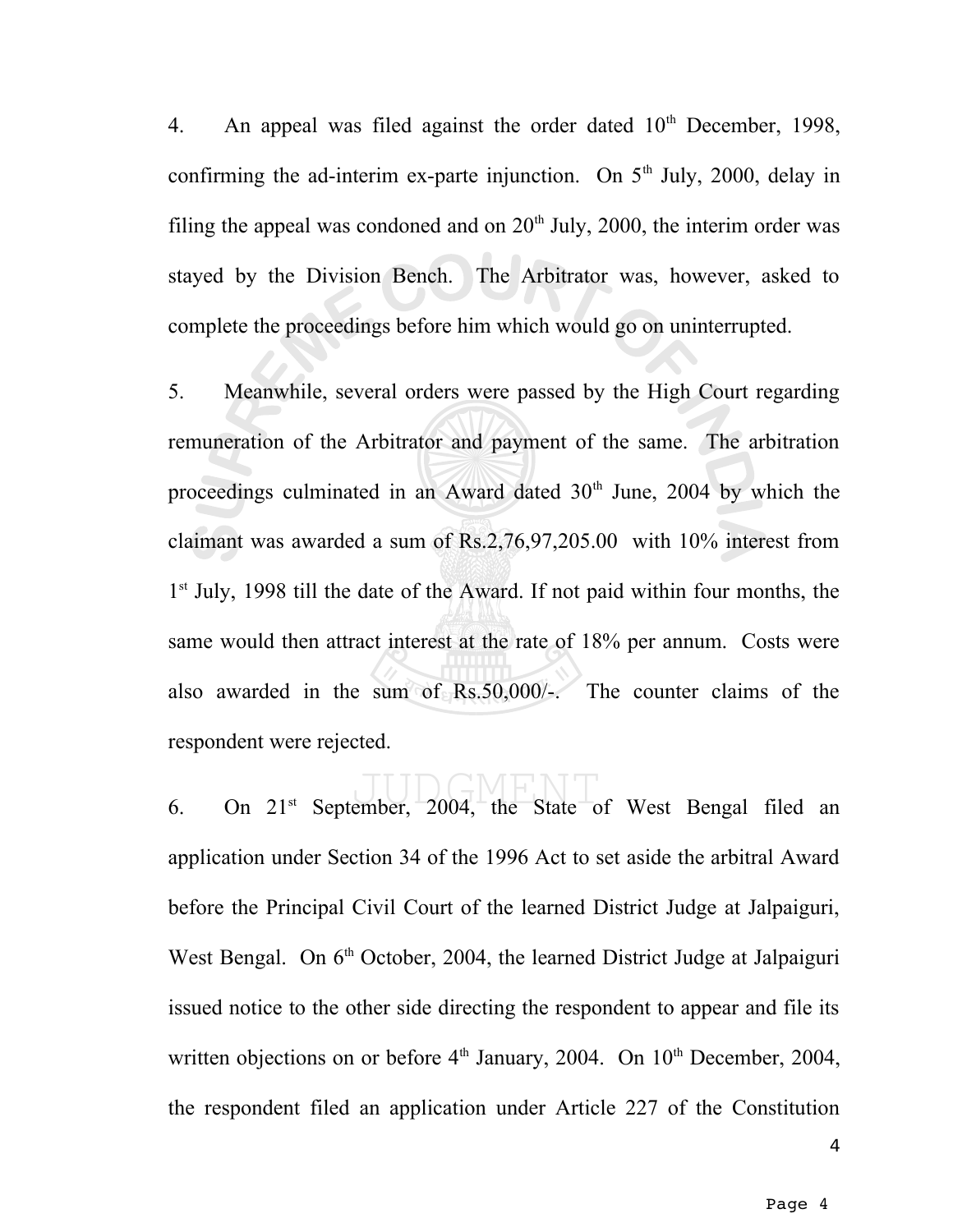challenging the jurisdiction of the court of the learned District Judge at Jalpaiguri. By the impugned judgment dated  $11<sup>th</sup>$  April, 2005, a Single Judge of the High Court of Calcutta allowed the petition under Article 227 COURT holding:

*"Accordingly, I hold that since the parties already had submitted to the jurisdiction of this Court in its Ordinary Original Civil jurisdiction in connection with different earlier proceedings arising out of the said contract, as indicated above, the jurisdiction of the court of the learned District Judge at Jalpaiguri to entertain the said application for setting aside of the award was excluded under Section 42 of the said Act. Thus, I find that this Court in its Ordinary Original Civil Jurisdiction is the only court which can entertain an application for setting aside the said award. The Revisional Application, thus, stands allowed. The impugned notice is, thus, quashed."* 

7. In an S.L.P. filed against this order, Mr. Anip Sachthey, learned advocate for the State of West Bengal, argued that since the application itself made under Section 9 was without jurisdiction, Section 42 of the Arbitration Act would not be attracted. He argued that the reason the Division Bench stayed the interim order passed under Section 9 was because it was convinced prima facie that the High Court had no territorial jurisdiction in the matter.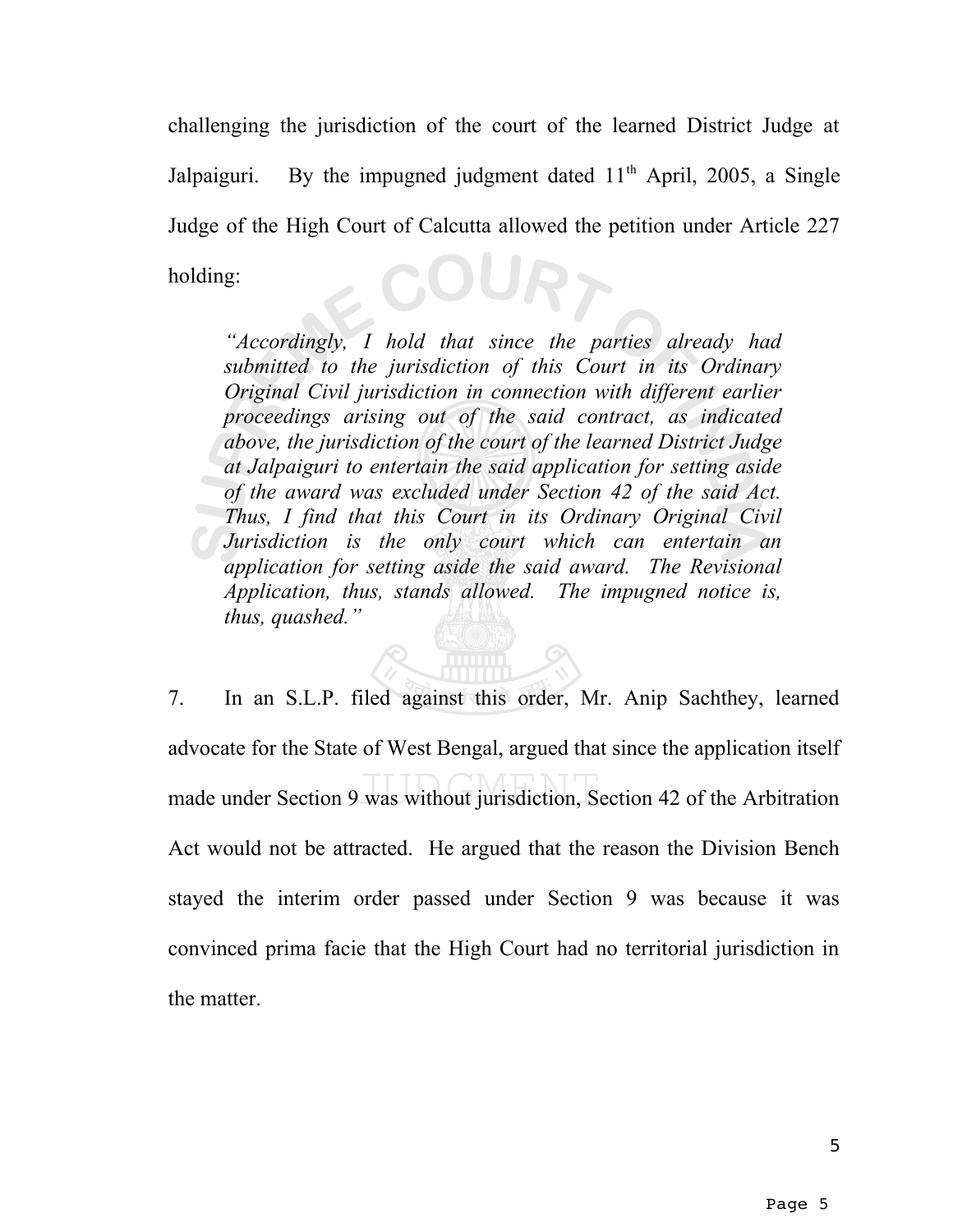8. Mr. P.K. Ghosh, learned senior advocate for the respondent, contended that Clause 12 leave had already been granted and a number of orders have been passed after the ad-interim ex-parte order dated  $22<sup>nd</sup>$  July, 1998 by the learned Single Judge of the High Court. There is, in fact, no order of any court which has pronounced upon jurisdiction, and therefore, Section 42 would necessarily apply to the facts of the case.

9. As the matter has been referred to us for an authoritative pronouncement on Section 2(1)(e) and Section 42 it will be important to set out Section 2(1)(e) and Section 42 of the Arbitration Act, 1996 which read as follows:

*"2(1)(e) "Court" means the principal Civil Court of original jurisdiction in a district, and includes the High Court in exercise of its ordinary original civil jurisdiction, having jurisdiction to decide the questions forming the subject-matter of the arbitration if the same had been the subject-matter of a suit, but does not include any civil court of a grade inferior to such principal Civil Court, or any Court of small Causes.*

*42. Jurisdiction – Notwithstanding anything contained elsewhere in this Part or in any other law for the time being in force, where with respect to an arbitration agreement any application under this Part has been made in a Court, that Court alone shall have jurisdiction over the arbitral proceedings and all subsequent applications arising out of that agreement and the arbitral proceedings shall be made in that Court and in no other Court."*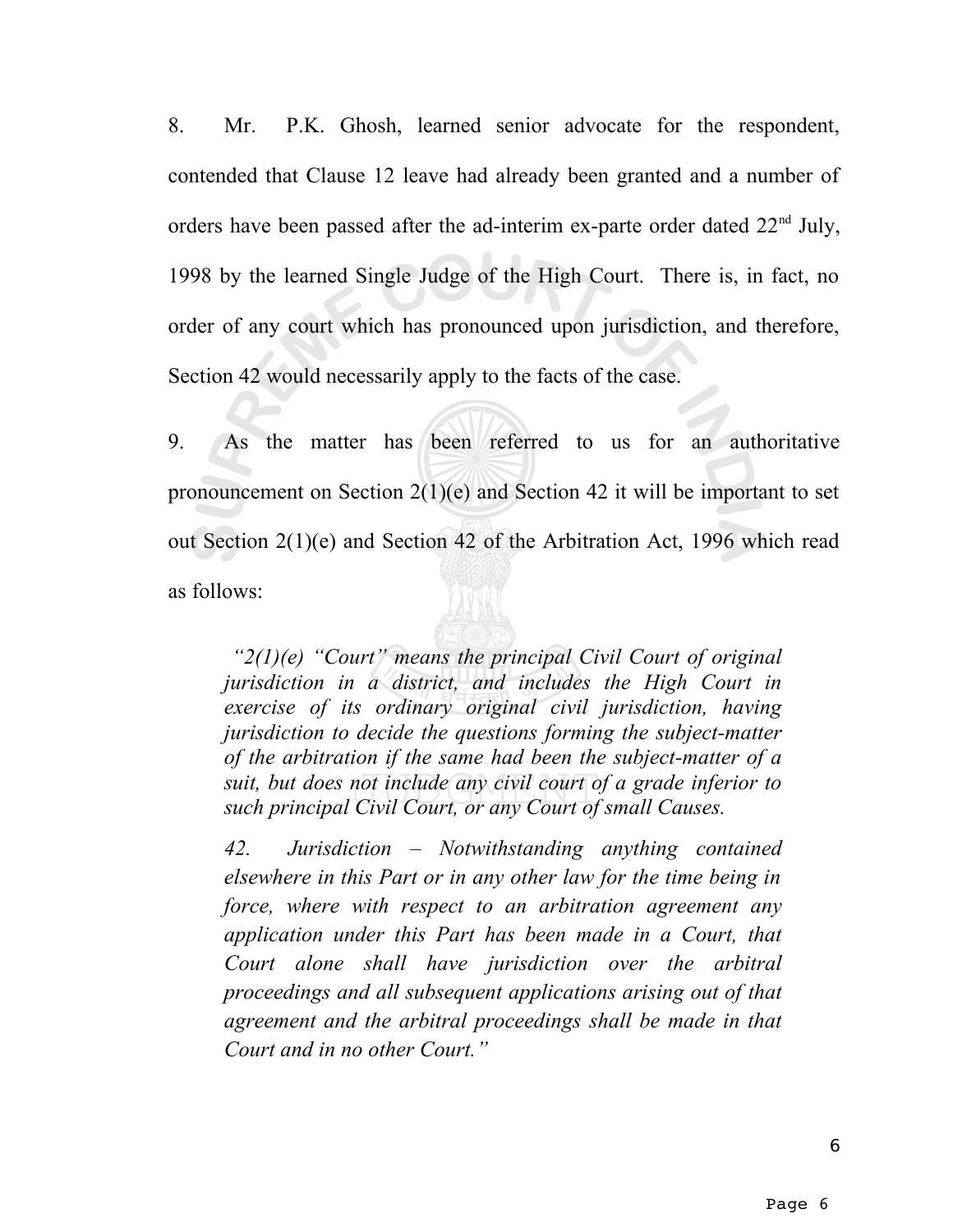10. Section 2(1)(e) had its genesis in Section 2(c) of the 1940 Act. Section

42 had its genesis in Section 31(4) of the 1940 Act. These sections of the

1940 Act read as follows:

*"2(c) "Court" means a Civil Court having jurisdiction to decide the questions forming the subject- matter of the reference if the same had been the subject- matter of a suit, but does not, except for the purpose of arbitration proceedings under section 21, include a Small Cause Court;*

31(*4) Notwithstanding anything contained elsewhere in this Act or in any other law for the time being in force, where in any reference any application under this Act has been made in a Court competent to entertain it, that Court alone shall have jurisdiction over the arbitration proceedings-, and all subsequent applications arising, out of that reference, and the arbitration proceedings shall be made in that Court and in no other Court."*

11. It will be noticed that Section 42 is in almost the same terms as its predecessor Section except that the words "in any reference" are substituted with the wider expression "with respect to an arbitration agreement". It will also be noticed that the expression "has been made in a court competent to entertain it", is no longer there in Section 42. These two changes are of some significance as will be pointed out later. Section 42 starts with a non-obstante clause which does away with anything which may be inconsistent with the Section either in Part-I of the Arbitration Act, 1996 or in any other law for the time being in force. The expression "with respect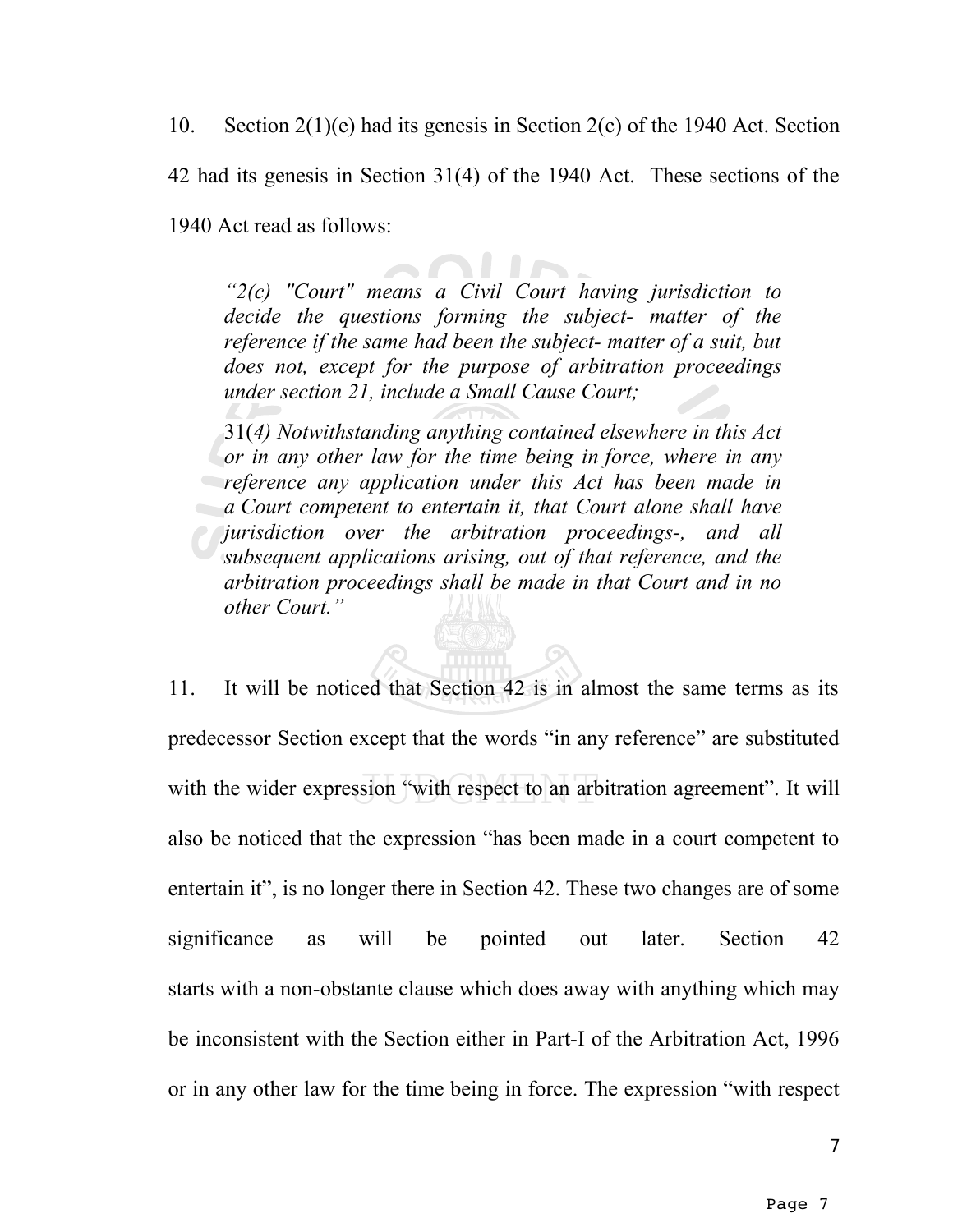to an arbitration agreement" widens the scope of Section 42 to include all matters which directly or indirectly pertain to an arbitration agreement. Applications made to Courts which are before, during or after arbitral proceedings made under Part-I of the Act are all covered by Section 42. But an essential ingredient of the Section is that an application under Part-I must be made in a court.

12. Part-1 of the Arbitration Act, 1996, contemplates various applications being made with respect to arbitration agreements. For example, an application under Section 8 can be made before a judicial authority before which an action is brought in a matter which is the subject of an arbitration agreement. It is obvious that applications made under Section 8 need not be to courts, and for that reason alone, such applications would be outside the scope of Section 42. It was held in **P. Anand Gajapathi Raju & Ors. v. P.V.G. Raju (Dead) & Ors., (2000) 4 SCC 539** at para 8 that applications under Section 8 would be outside the ken of Section 42. We respectfully agree, but for the reason that such applications are made before "judicial authorities" and not "courts" as defined. Also, a party who applies under Section 8 does not apply as *dominus litis*, but has to go wherever the `action' may have been filed. Thus, an application under Section 8 is parasitical in nature - it has to be filed only before the judicial authority before whom a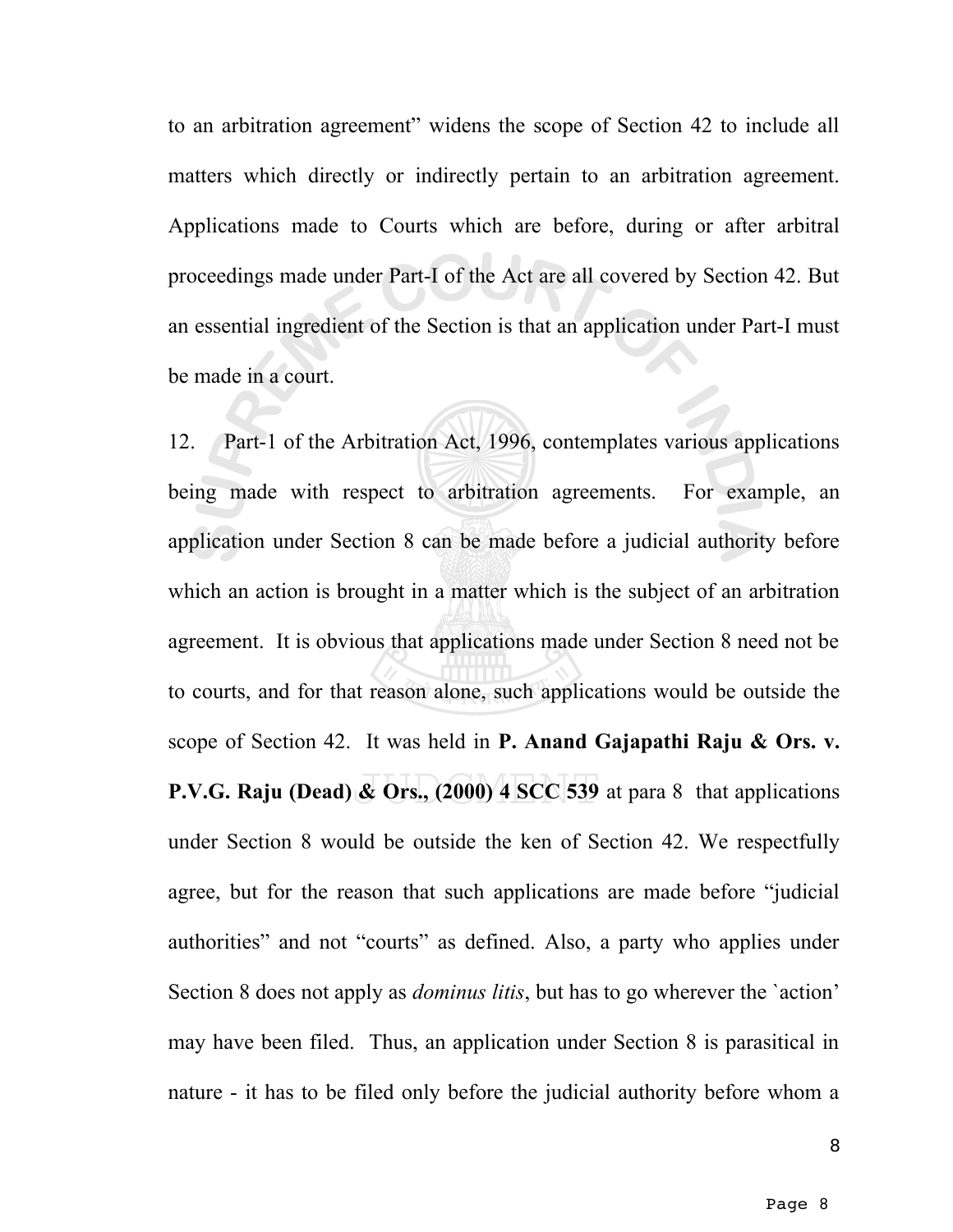proceeding is filed by someone else. Further, the "judicial authority" may or may not be a Court. And a Court before which an action may be brought may not be a Principal Civil Court of original jurisdiction or a High Court exercising original jurisdiction. This brings us then to the definition of "court" under Section 2(1)(e) of the Act.

13. It will be noticed that whereas the earlier definition contained in the 1940 Act spoke of any civil court, the definition in the 1996 Act fixes "court" to be the Principal Civil Court of original jurisdiction in a district or the High Court in exercise of its ordinary original civil jurisdiction. Section 2(1)(e) further goes on to say that a court would not include any civil court of a grade inferior to such Principal Civil Court, or a Small Causes Court.

14. It will be noticed that the definition is an exhaustive one as it uses the expression "means and includes". It is settled law that such definitions are meant to be exhaustive in nature – See **P. Kasilingam & Ors. v. P.S.G. College of Technology & Ors., (1995) Suppl. 2 SCC 348** at para 19.

15. A recent judgment of this Hon'ble Court reported in **Executive Engineer, Road Development Division No. III, Panvel & Anr. v. Atlanta Limited, AIR 2014 SC 1093** has taken the view that Section 2(1)(e) contains a scheme different from that contained in Section 15 of the Code of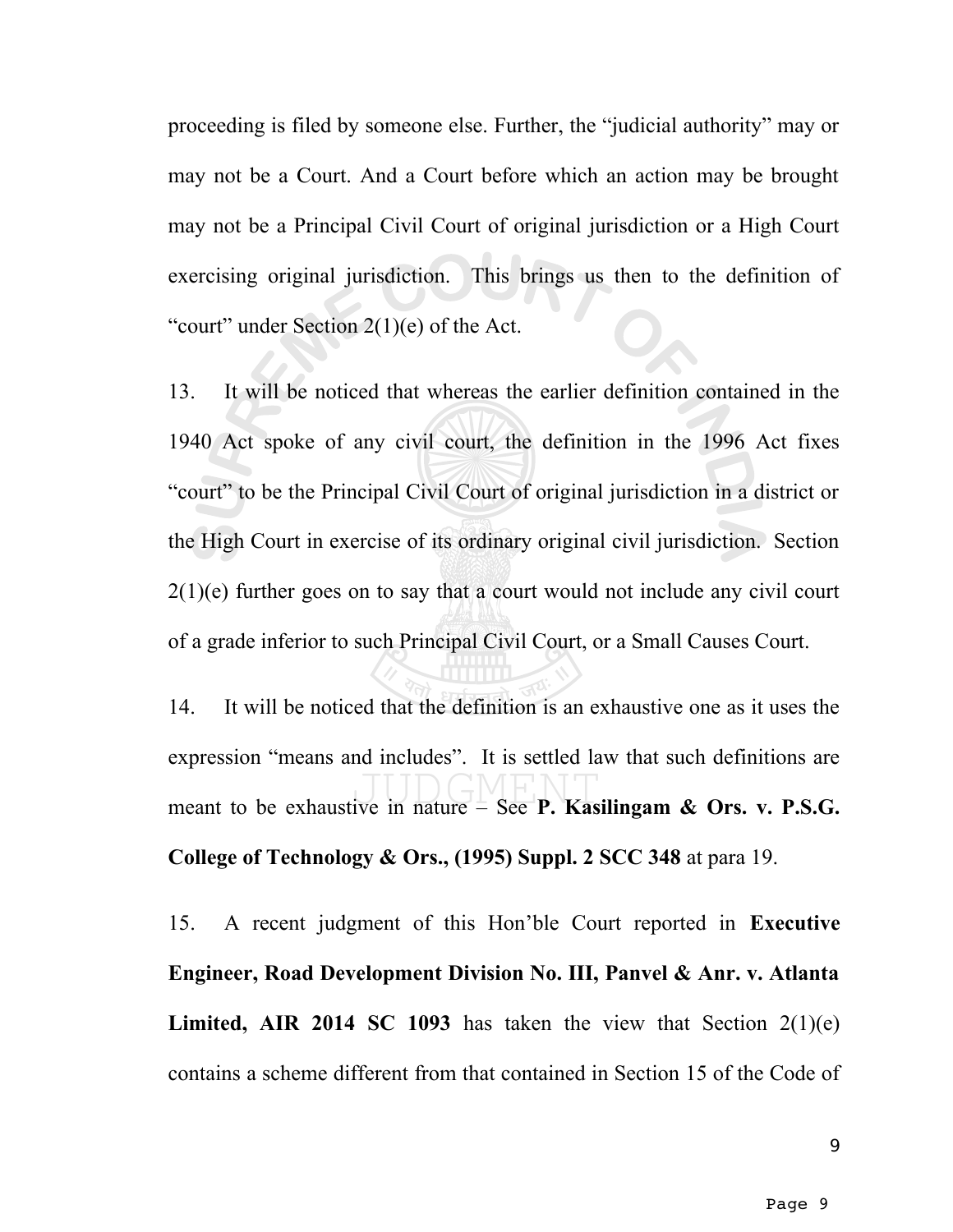Civil Procedure. Section 15 requires all suits to be filed in the lowest grade of court. This Hon'ble Court has construed Section 2(1)(e) and said that where a High Court exercises ordinary original civil jurisdiction over a district, the High Court will have preference to the Principal Civil Court of original jurisdiction in that district. In that case, one of the parties moved an application under Section 34 before the District Judge, Thane. On the same day, the opposite party moved an application before the High Court of Bombay for setting aside some of the directions contained in the Award. In the circumstances, it was decided that the "Court" for the purpose of Section 42 would be the High Court and not the District Court. Several reasons were given for this. Firstly, the very inclusion of the High Court in the definition would be rendered nugatory if the above conclusion was not to be accepted, because the Principal Civil Court of original jurisdiction in a district is always a court lower in grade than the High Court, and such District Judge being lower in grade than the High Court would always exclude the High Court from adjudicating upon the matter. Secondly, the provisions of the Arbitration Act leave no room for any doubt that it is the superior most court exercising original jurisdiction which has been chosen to adjudicate disputes arising out of arbitration agreements. We respectfully concur with the reasoning contained in this judgment.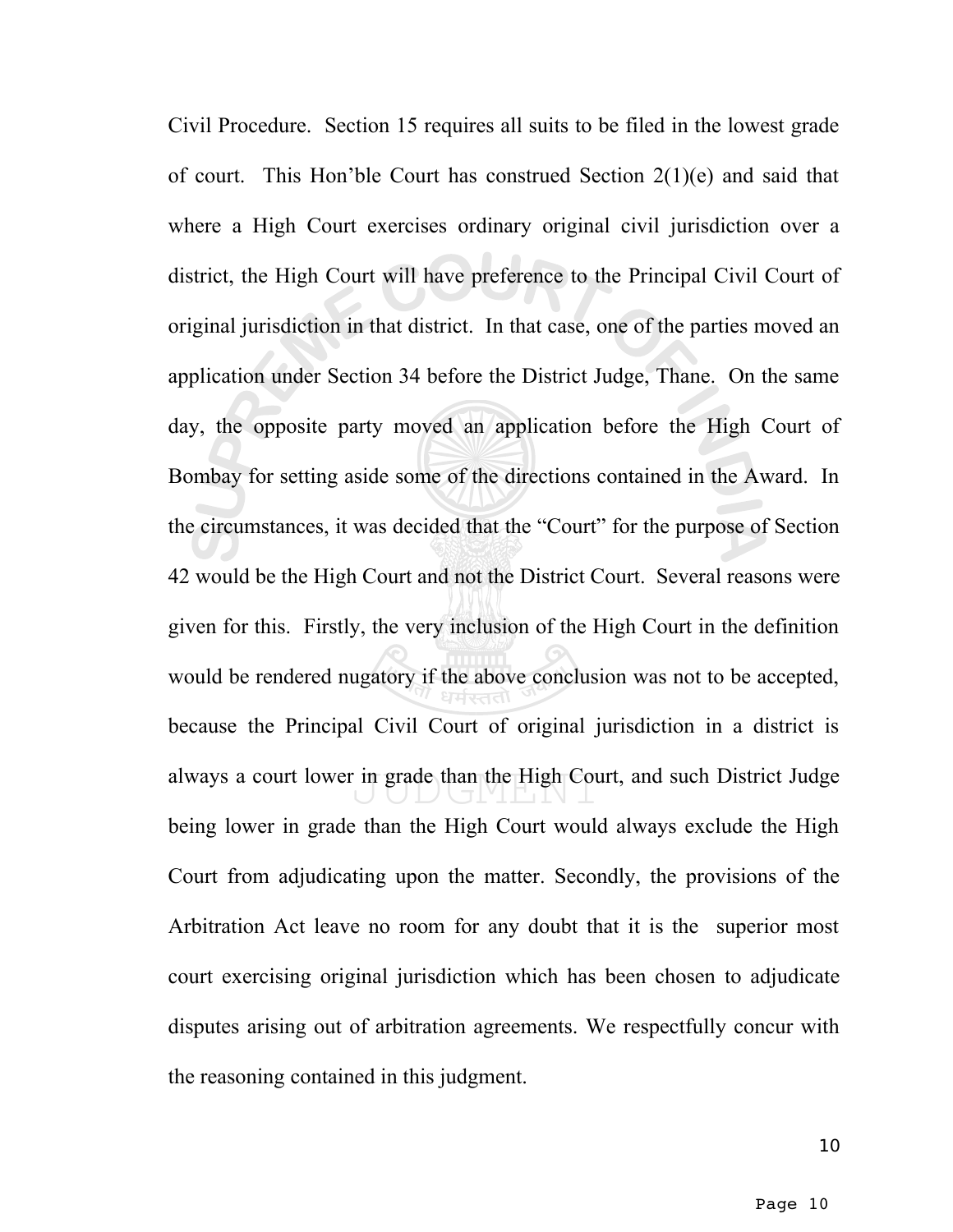16. Similar is the position with regard to applications made under Section 11 of the Arbitration Act. In **Rodemadan India Ltd. v. International Trade Expo Centre Ltd., (2006) 11 SCC 651**, a Designated Judge of this Hon'ble Court following the seven Judge Bench in **S.B.P. and Co. v. Patel Engineering Ltd. & Anr., (2005) 8 SCC 618,** held that instead of the court, the power to appoint arbitrators contained in Section 11 is conferred on the Chief Justice or his delegate. In fact, the seven Judge bench held:

*"13. It is common ground that the Act has adopted the UNCITRAL Model Law on International Commercial Arbitration. But at the same time, it has made some departures from the model law. Section 11 is in the place of Article 11 of the Model Law. The Model Law provides for the making of a request under Article 11 to "the court or other authority specified in Article 6 to take the necessary measure". The words in Section 11 of the Act, are "the Chief Justice or the person or institution designated by him". The fact that instead of the court, the powers are conferred on the Chief Justice, has to be appreciated in the context of the statute. 'Court' is defined in the Act to be the principal civil court of original jurisdiction of the district and includes the High Court in exercise of its ordinary original civil jurisdiction. The principal civil court of original jurisdiction is normally the District Court. The High Courts in India exercising ordinary original civil jurisdiction are not too many. So in most of the States the concerned court would be the District Court. Obviously, the Parliament did not want to confer the power on the District Court, to entertain a request for appointing an arbitrator or for constituting an arbitral tribunal under Section 11 of the Act. It has to be noted that under Section 9 of the Act, the District Court or the High Court exercising original jurisdiction, has the power to make interim orders prior to, during or even post arbitration. It has also the power to entertain a challenge to the award that may ultimately*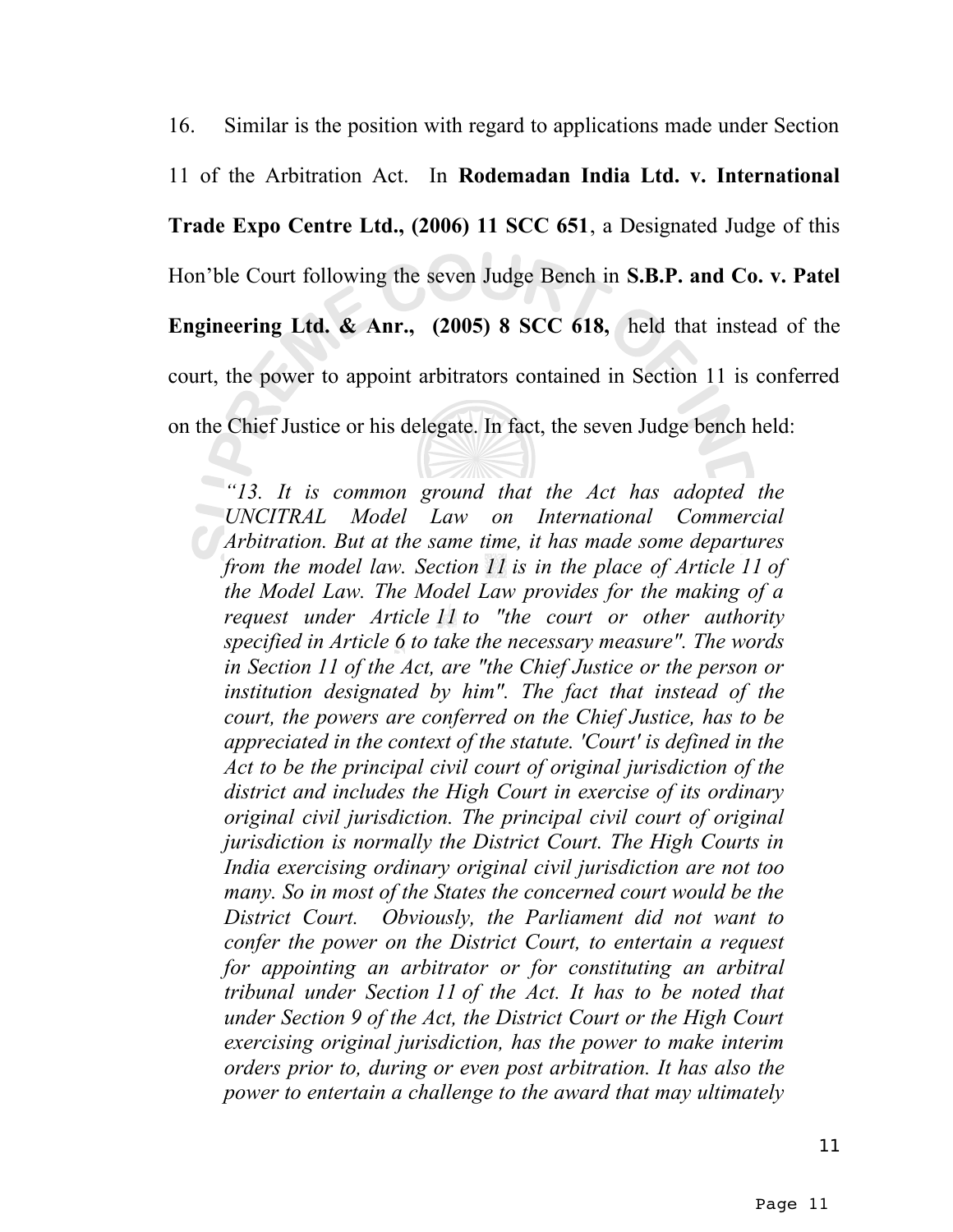*be made. The framers of the statute must certainly be taken to have been conscious of the definition of 'court' in the Act. It is easily possible to contemplate that they did not want the power under Section 11 to be conferred on the District Court or the High Court exercising original jurisdiction. The intention apparently was to confer the power on the highest judicial authority in the State and in the country, on Chief Justices of High Courts and on the Chief Justice of India. Such a provision is necessarily intended to add the greatest credibility to the arbitral process. The argument that the power thus conferred on the Chief Justice could not even be delegated to any other Judge of the High Court or of the Supreme Court, stands negatived only because of the power given to designate another. The intention of the legislature appears to be clear that it wanted to ensure that the power under Section 11(6) of the Act was exercised by the highest judicial authority in the concerned State or in the country. This is to ensure the utmost authority to the process of constituting the arbitral tribunal.*

*18. It is true that the power under Section 11(6) of the Act is not conferred on the Supreme Court or on the High Court, but it is conferred on the Chief Justice of India or the Chief Justice of the High Court. One possible reason for specifying the authority as the Chief Justice, could be that if it were merely the conferment of the power on the High Court, or the Supreme Court, the matter would be governed by the normal procedure of that Court, including the right of appeal and the Parliament obviously wanted to avoid that situation, since one of the objects was to restrict the interference by Courts in the arbitral process. Therefore, the power was conferred on the highest judicial authority in the country and in the State in their capacities as Chief Justices. They have been conferred the power or the right to pass an order contemplated by Section 11 of the Act. We have already seen that it is not possible to envisage that the power is conferred on the Chief Justice as persona designata. Therefore, the fact that the power is conferred on the Chief Justice, and not on the court presided over by him is not sufficient to hold that the power thus conferred is merely an administrative power and is not a judicial power."*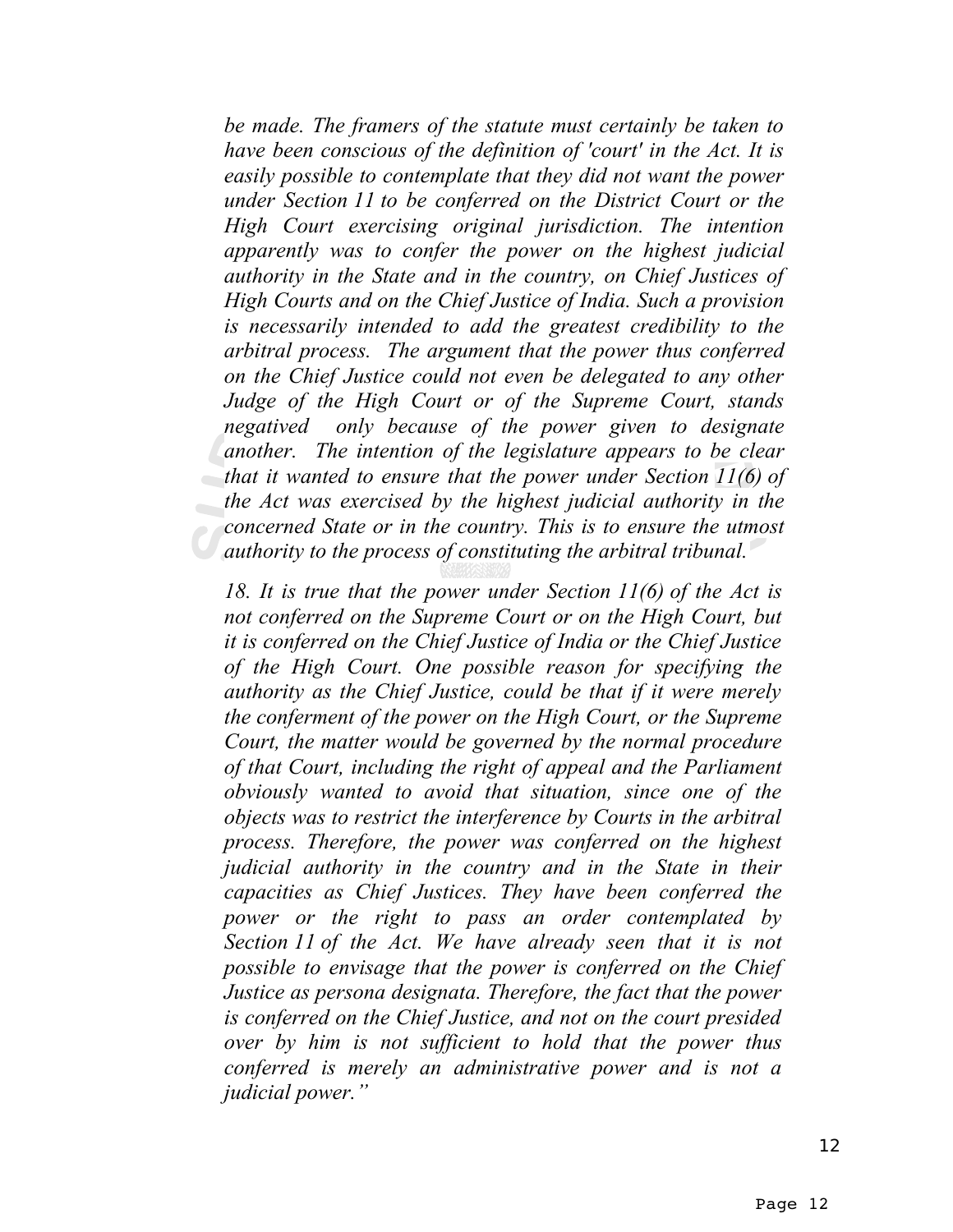It is obvious that Section 11 applications are not to be moved before the "court" as defined but before the Chief Justice either of the High Court or of the Supreme Court, as the case may be, or their delegates. This is despite the fact that the Chief Justice or his delegate have now to decide judicially and not administratively. Again, Section 42 would not apply to applications made before the Chief Justice or his delegate for the simple reason that the Chief Justice or his delegate is not "court" as defined by Section  $2(1)(e)$ . The said view was reiterated somewhat differently in **Pandey & Co. Builders (P) Ltd. v. State of Bihar & Anr., (2007) 1 SCC 467** at Paras 9, 23-26.

17. That the Chief Justice does not represent the High Court or Supreme Court as the case may be is also clear from Section 11(10):

*"The Chief Justice may make such scheme as he may deem appropriate for dealing with matters entrusted by sub-section (4) or sub-section(5) or sub-section (6) to him."*

The scheme referred to in this sub-section is a scheme by which the Chief Justice may provide for the procedure to be followed in cases dealt with by him under Section 11. This again shows that it is not the High Court or the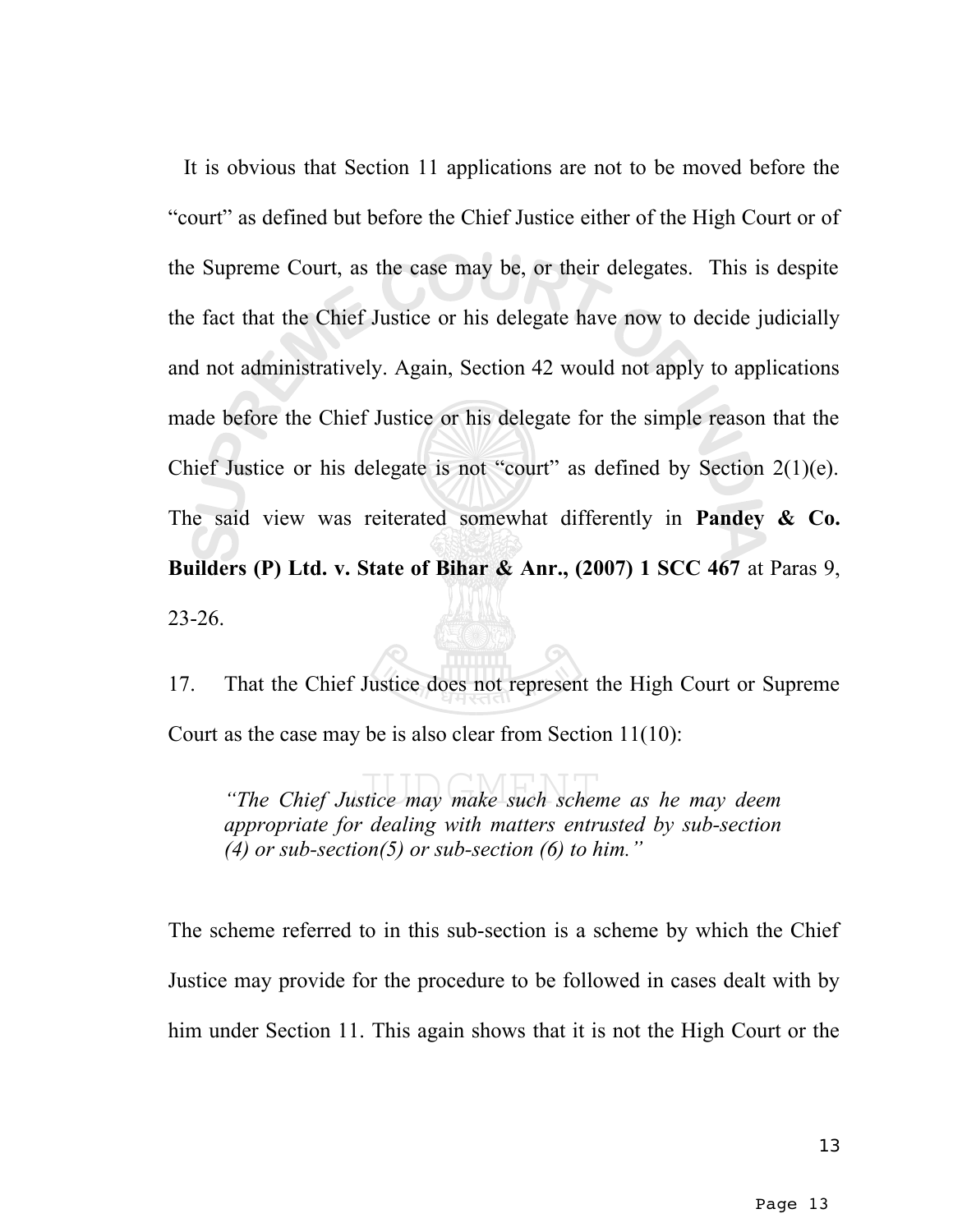Supreme Court rules that are to be followed but a separate set of rules made

by the Chief Justice for the purposes of Section 11.

Sub-section 12 of Section 11 reads as follows:

*"(a) Where the matters referred to in sub-sections (4), (5), (6), (7), (8) and (10) arise in an international commercial arbitration, the reference to ''Chief Justice'' in those subsections shall be construed as a reference to the ''Chief Justice of India''.*

*(b) Where the matters referred to in sub-sections (4), (5), (6), (7), (8) and (10) arise in any other arbitration, the reference to "Chief Justice" in those sub-sections shall be construed as a reference to the Chief Justice of the High Court within whose local limits the principal Civil Court referred to in clause (e) of sub-section (1) of section 2 is situate and, where the High Court itself is the Court referred to in that clause, to the Chief Justice of that High Court."*

It is obvious that Section  $11(12)(b)$  was necessitated in order that it be clear that the Chief Justice of "the High Court" will only be such Chief Justice within whose local limits the Principal Civil Court referred to in Section 2(1)(e) is situate and the Chief Justice of that High Court which is referred to in the inclusive part of the definition contained in Section 2(1) (e). This sub-section also does not in any manner make the Chief Justice or his designate "court" for the purpose of Section 42. Again, the decision of the Chief Justice or his designate, not being the decision of the Supreme Court or the High Court, as the case may be, has no precedential value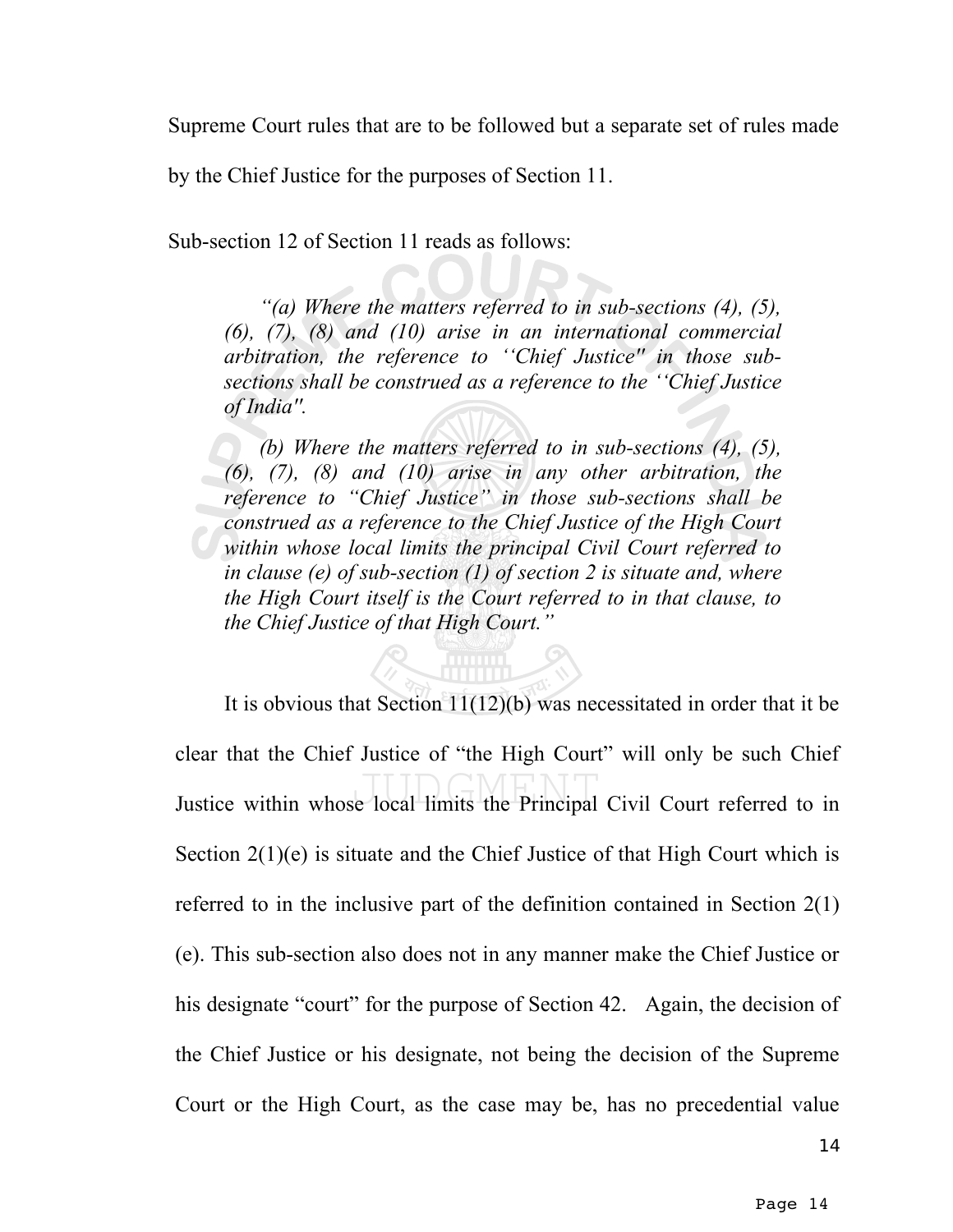being a decision of a judicial authority which is not a Court of Record.

18. In contrast with applications moved under Section 8 and 11 of the Act, applications moved under Section 9 are to the "court" as defined for the passing of interim orders before or during arbitral proceedings or at any time after the making of the arbitral Award but before its enforcement. In case an application is made, as has been made in the present case, before a particular court, Section 42 will apply to preclude the making of all subsequent applications under Part-I to any court except the court to which an application has been made under Section 9 of the Act.

19. One of the questions that arises in the reference order is whether the Supreme Court is a court within the meaning of Section 2(1)(e) of the Act. In two judgments under the 1940 Act, namely, **State of Madhya Pradesh v. Saith and Skelton (P) Ltd., (1972) 1 SCC 702** and **Guru Nanak Foundation v. Rattan Singh & Sons, (1981) 4 SCC 634**, the Supreme Court took the view that where an Arbitrator was appointed by the Supreme Court itself and the Supreme Court retained seisin over the arbitration proceedings, the Supreme Court would be "court" for the purpose of Section 2(c) of the 1940 Act. These judgments were distinguished in **National Aluminium Co. Ltd. v. Pressteel & Fabrications (P) Ltd. & Anr., (2004)**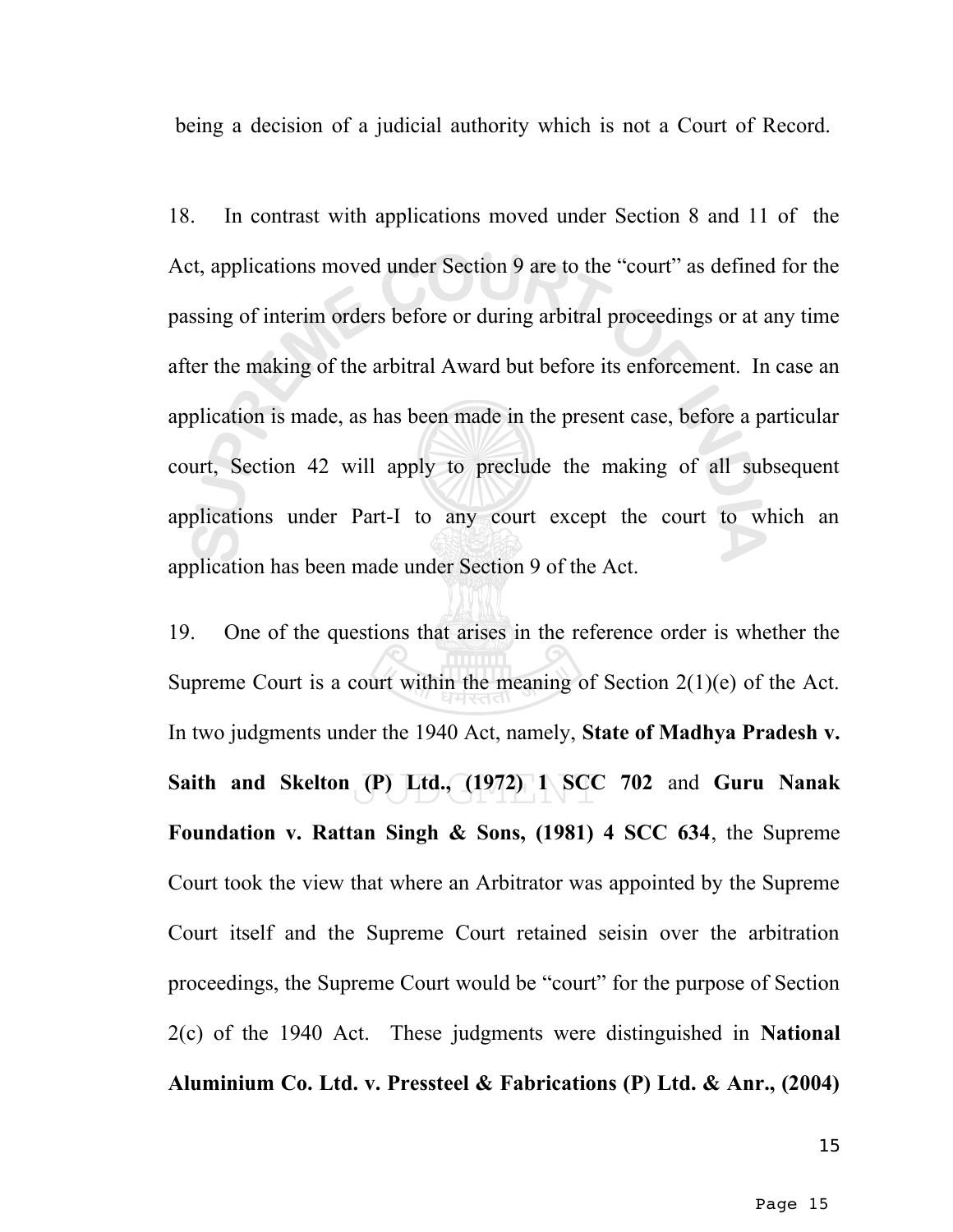**1 SCC 540, Bharat Coking Coal Limited v. Annapurna Construction, (2008) 6 SCC 732** and **Garhwal Mandal Vikas Nigam Ltd. v. Krishna Travel Agency, (2008) 6 SCC 741**. The first of these judgments was a judgment under the 1996 Act wherein it was held that when the Supreme Court appoints an Arbitrator but does not retain seisin over the proceedings, the Supreme Court will not be "court" within the meaning of Section 2(1)(e) of the Act. Similar is the position in the third judgment, the Garhwal case. Even under the 1940 Act, in Bharat Coking Coal, the same distinction was made and it was held that as the Supreme Court did not retain seisin over the proceedings after appointing an Arbitrator, the Supreme Court would not be "court" within the meaning of the Arbitration Act, 1940.

20. As noted above, the definition of "court" in Section  $2(1)(e)$  is materially different from its predecessor contained in Section 2(c) of the 1940 Act. There are a variety of reasons as to why the Supreme Court cannot possibly be considered to be "court" within the meaning of Section  $2(1)(e)$  even if it retains seisin over the arbitral proceedings. Firstly, as noted above, the definition is exhaustive and recognizes only one of two possible courts that could be "court" for the purpose of Section  $2(1)(e)$ . Secondly, under the 1940 Act, the expression "civil court" has been held to be wide enough to include an appellate court and, therefore would include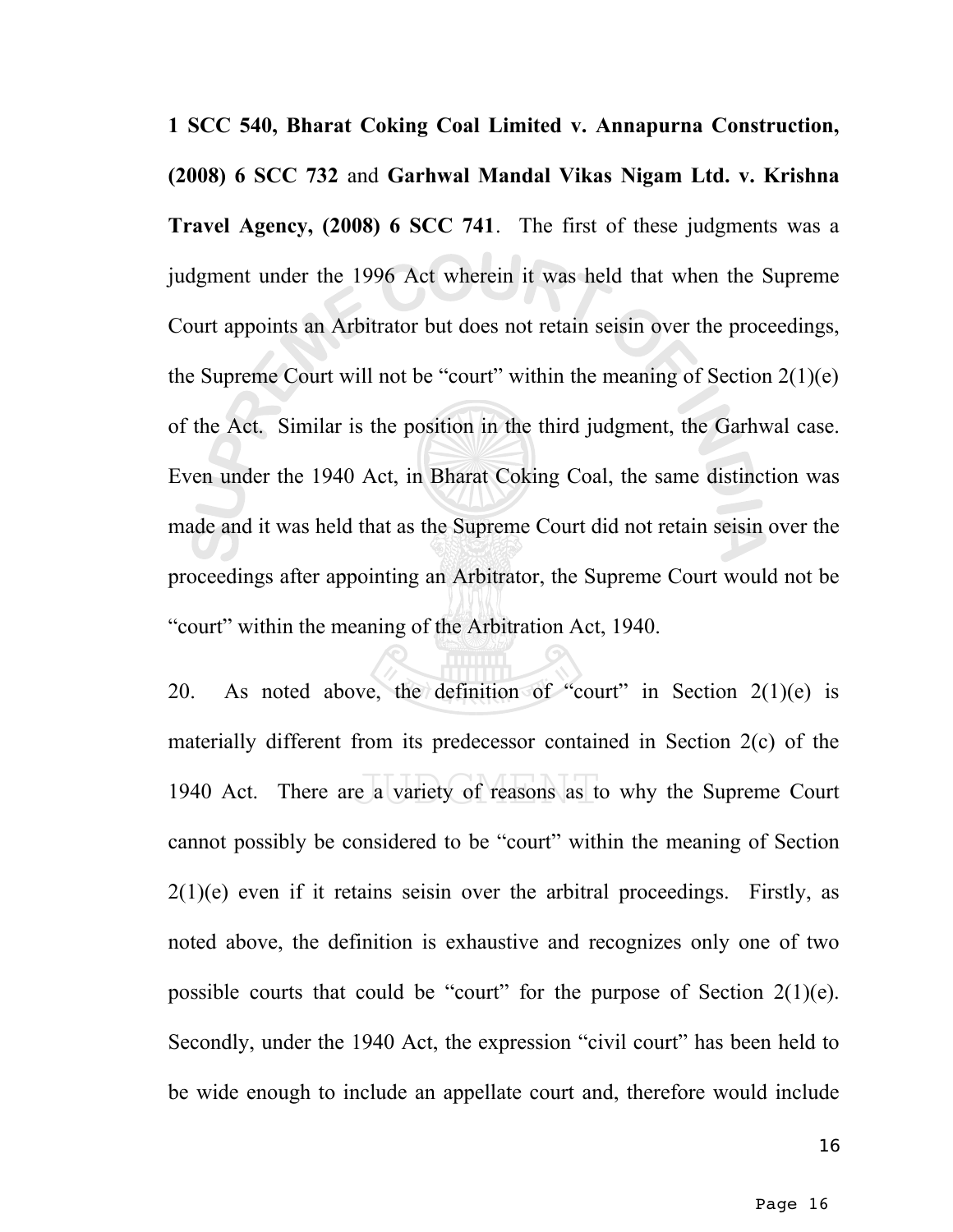the Supreme Court as was held in the two judgments aforementioned under the 1940 Act. Even though this proposition itself is open to doubt, as the Supreme Court exercising jurisdiction under Article 136 is not an ordinary Appellate Court, suffice it to say that even this reason does not obtain under the present definition, which speaks of either the Principal Civil Court or the High Court exercising original jurisdiction. Thirdly, if an application would have to be preferred to the Supreme Court directly, the appeal that is available so far as applications under Sections 9 and 34 are concerned, provided for under Section 37 of the Act, would not be available. Any further appeal to the Supreme Court under Article 136 would also not be available. The only other argument that could possibly be made is that all definition sections are subject to context to the contrary. The context of Section 42 does not in any manner lead to a conclusion that the word "court" in Section 42 should be construed otherwise than as defined. The context of Section 42 is merely to see that one court alone shall have jurisdiction over all applications with respect to arbitration agreements which context does not in any manner enable the Supreme Court to become a "court" within the meaning of Section 42. It has aptly been stated that the rule of forum conveniens is expressly excluded by section 42. See: JSW Steel Ltd. vs. Jindal Praxair Oxygen Co.Ltd., (2006) 11 SCC 521 at para 59. Section 42 is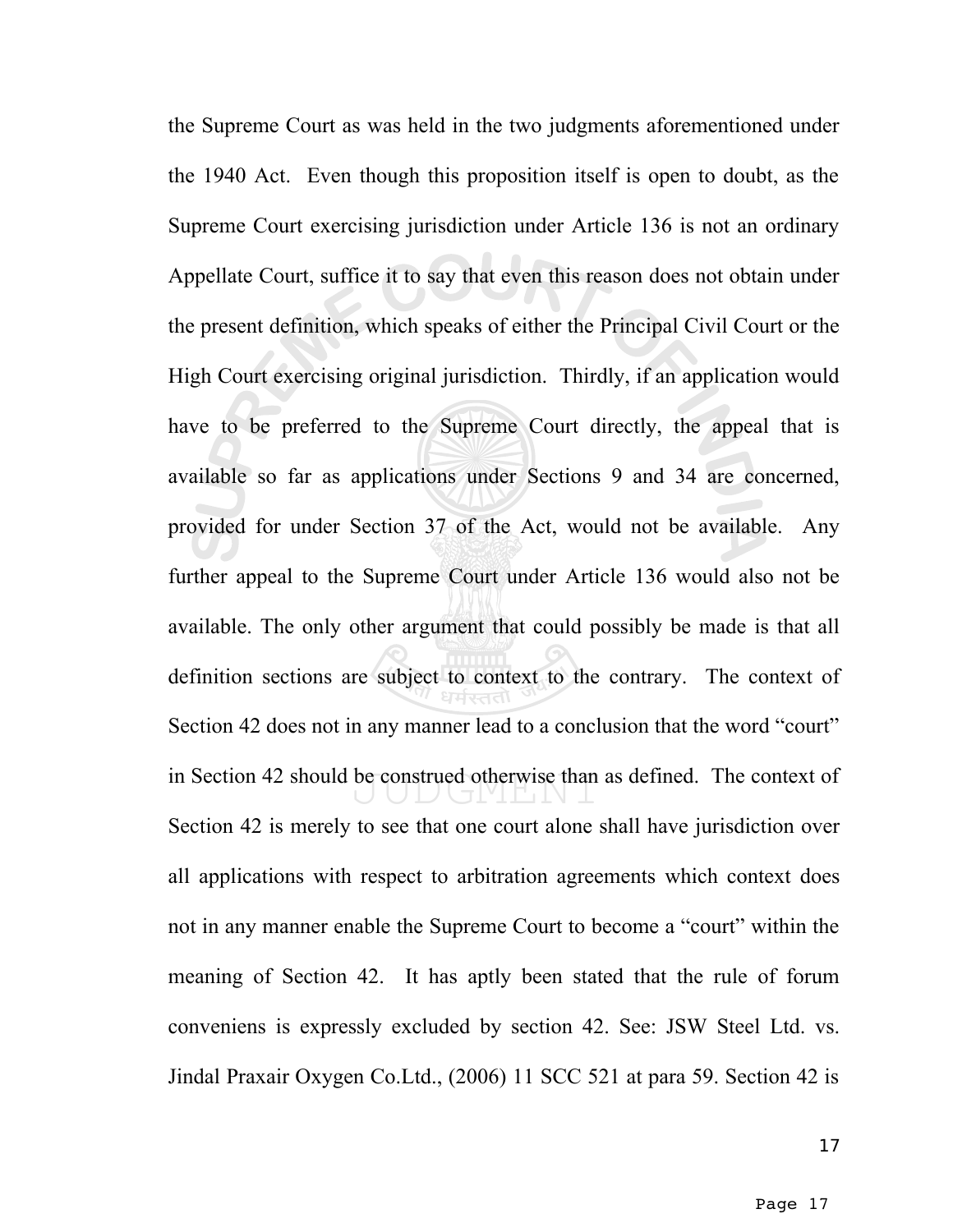also markedly different from Section 31(4) of the 1940 Act in that the expression "has been made in a court competent to entertain it" does not find place in Section 42. This is for the reason that, under Section  $2(1)(e)$ , the competent Court is fixed as the Principal Civil Court exercising original jurisdiction or a High Court exercising original civil jurisdiction, and no other court. For all these reasons, we hold that the decisions under the 1940 Act would not obtain under the 1996 Act, and the Supreme Court cannot be "court" for the purposes of Section 42.

21. One other question that may arise is as to whether Section 42 applies after the arbitral proceedings come to an end. It has already been held by us that the expression "with respect to an arbitration agreement" are words of wide import and would take in all applications made before during or after the arbitral proceedings are over. In an earlier judgment, **Kumbha Mawji v. Dominion of India, (1953) SCR 878,** the question which arose before the Supreme Court was whether the expression used in Section 31(4) of the 1940 Act "in any reference" would include matters that are after the arbitral proceedings are over and have culminated in an award. It was held that the words "in any reference" cannot be taken to mean "in the course of a reference", but mean "in the matter of a reference" and that such phrase is wide enough and comprehensive enough to cover an application made after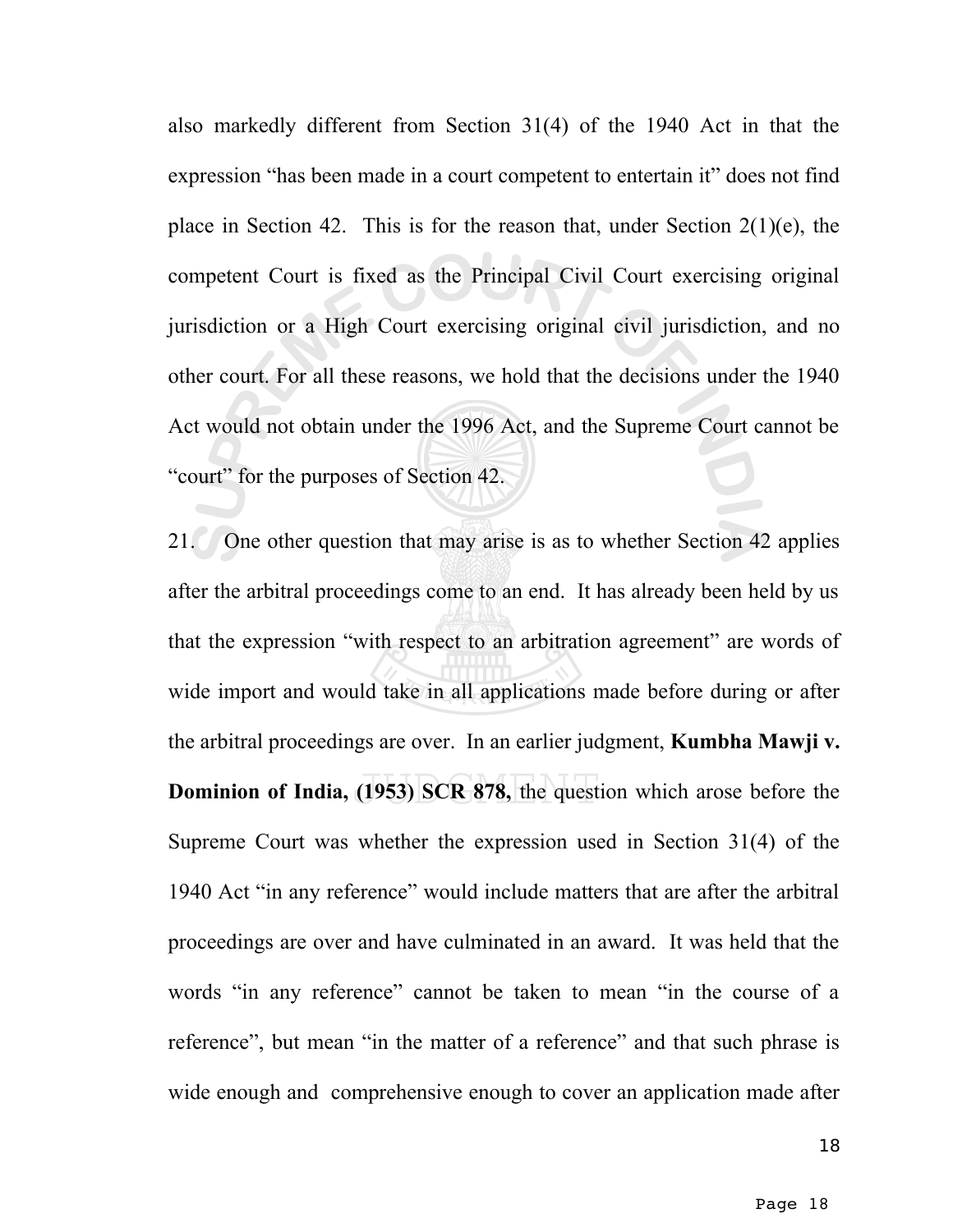the arbitration is completed and the final Award is made. (See Paras 891- 893). As has been noticed above, the expression used in Section 42 is wider being "with respect to an arbitration agreement" and would certainly include CURT such applications.

22. One more question that may arise under Section 42 is whether Section 42 would apply in cases where an application made in a court is found to be without jurisdiction. Under Section 31(4) of the old Act, it has been held in **FCI represented by Managing Director & Anr. v. A.M. Ahmed & Co., through MD & Anr., (2001) 10 SCC 532** at para 6 and **Neycer India Ltd. v. GNB Ceramics Ltd., (2002) 9 SCC 489** at para 3 that Section 31(4) of the 1940 Act would not be applicable if it were found that an application was to be made before a court which had no jurisdiction. In **Jatinder Nath v. Chopra Land Developers Pvt. Ltd., (2007) 11 SCC 453** at para 9 and **Rajasthan State Electrical Board v. Universal Petrol Chemical Limited, (2009) 3 SCC 107** at paras 33 to 36 and **Swastik Gases (P) Ltd. v. Indian Oil Corporation, 2013 (9) SCC 32** at para 32, it was held that where the agreement between the parties restricted jurisdiction to only one particular court, that court alone would have jurisdiction as neither Section 31(4) nor Section 42 contains a non-obstante clause wiping out a contrary agreement between the parties. It has thus been held that applications preferred to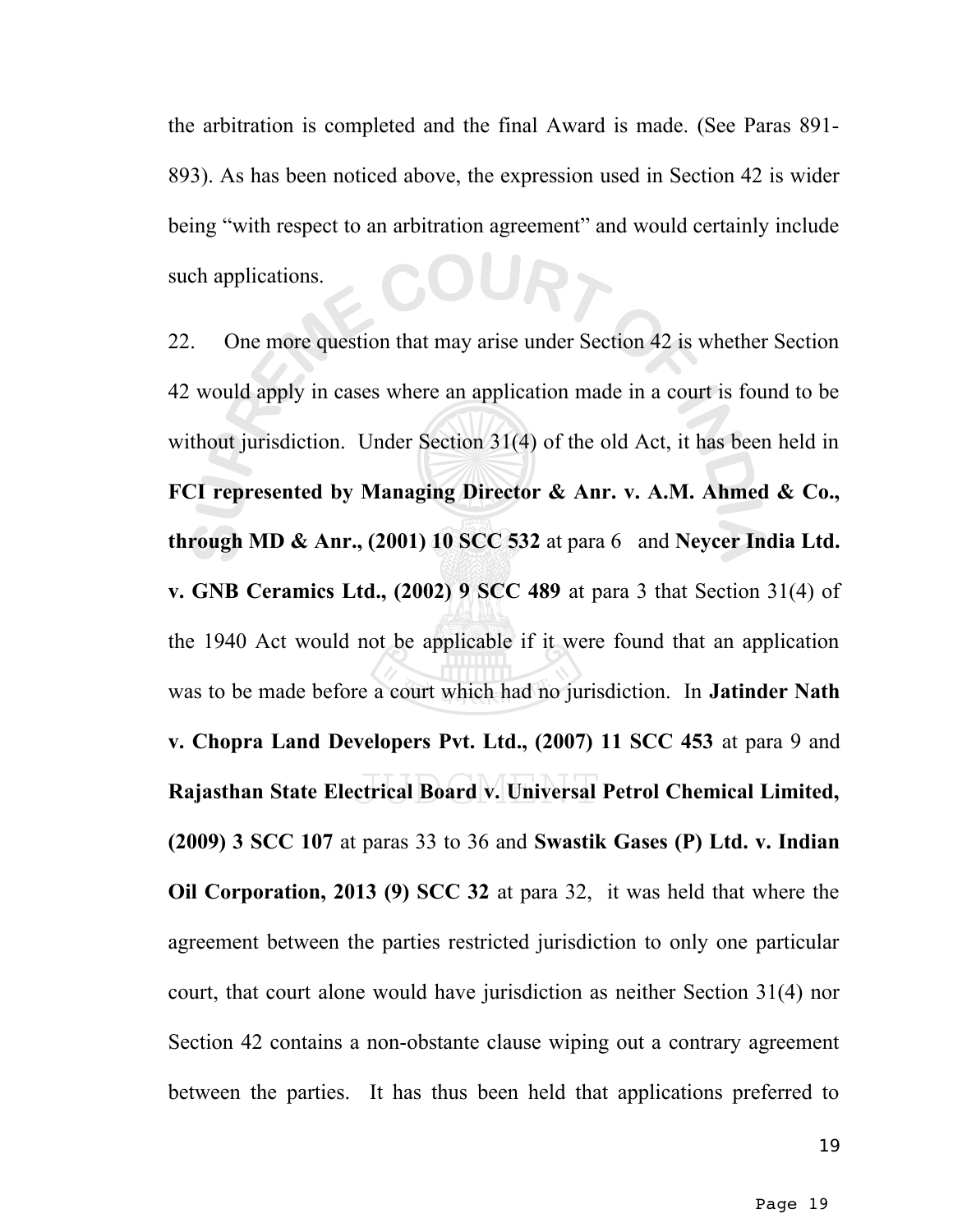courts outside the exclusive court agreed to by parties would also be without jurisdiction.

23. Even under Section 42 itself, a Designated Judge has held in **HBM Print Ltd. v. Scantrans India (Pvt.) Ltd., (2009) 17 SCC 338**, that where the Chief Justice has no jurisdiction under Section 11, Section 42 will not apply. This is quite apart from the fact that Section 42, as has been held above, will not apply to Section 11 applications at all.

24. If an application were to be preferred to a Court which is not a Principal Civil Court of original jurisdiction in a district, or a High Court exercising original jurisdiction to decide questions forming the subject matter of an arbitration if the same had been the subject matter of a suit, then obviously such application would be outside the four corners of Section 42. If, for example, an application were to be filed in a court inferior to a Principal Civil Court, or to a High Court which has no original jurisdiction, or if an application were to be made to a court which has no subject matter jurisdiction, such application would be outside Section 42 and would not debar subsequent applications from being filed in a court other than such court.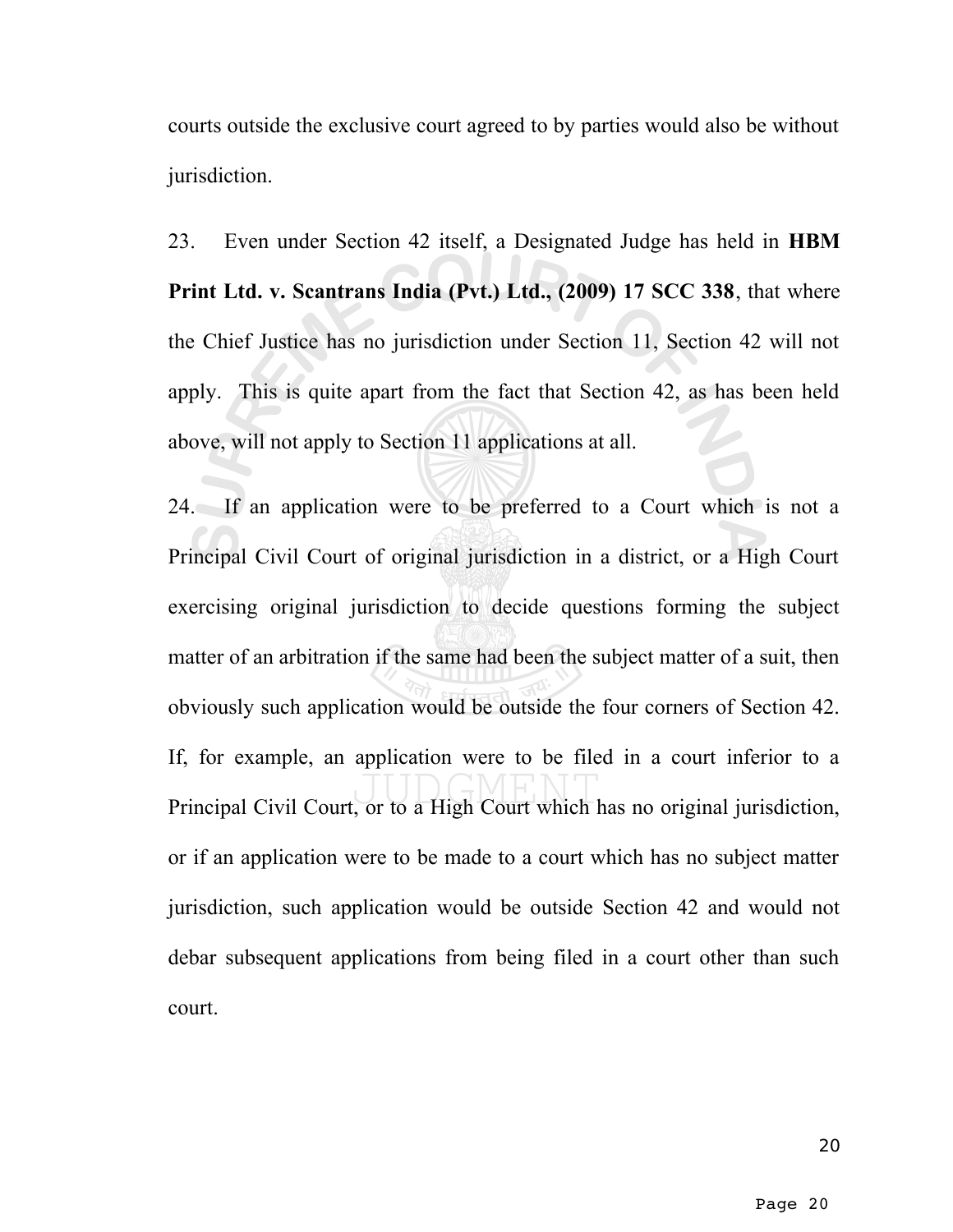25. Our conclusions therefore on Section  $2(1)(e)$  and Section 42 of the Arbitration Act, 1996 are as follows:

2 COURT

(a) Section 2(1)(e) contains an exhaustive definition marking out only the Principal Civil Court of original jurisdiction in a district or a High Court having original civil jurisdiction in the State, and no other court as "court" for the purpose of Part-I of the Arbitration Act, 1996.

(b) The expression "with respect to an arbitration agreement" makes it clear that Section 42 will apply to all applications made whether before or during arbitral proceedings or after an Award is pronounced under Part-I of the 1996 Act.

(c) However, Section 42 only applies to applications made under Part-I if they are made to a court as defined. Since applications made under Section 8 are made to judicial authorities and since applications under Section 11 are made to the Chief Justice or his designate, the judicial authority and the Chief Justice or his designate not being court as defined, such applications would be outside Section 42.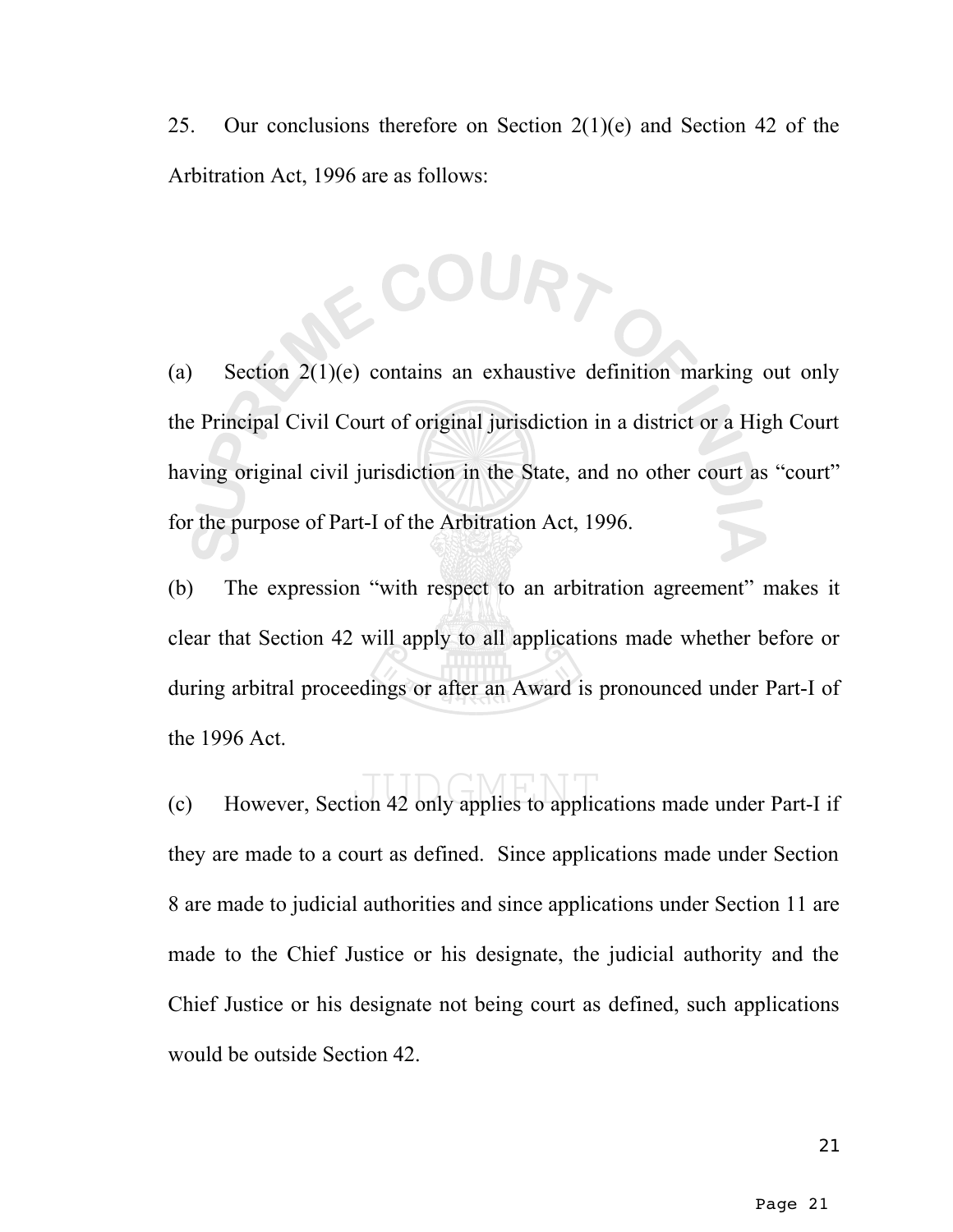(d) Section 9 applications being applications made to a court and Section 34 applications to set aside arbitral awards are applications which are within Section 42.

(e) In no circumstances can the Supreme Court be "court" for the purposes of Section 2(1)(e), and whether the Supreme Court does or does not retain seisin after appointing an Arbitrator, applications will follow the first application made before either a High Court having original jurisdiction in the State or a Principal Civil court having original jurisdiction in the district as the case may be.

(f) Section 42 will apply to applications made after the arbitral proceedings have come to an end provided they are made under Part-I.

(g) If a first application is made to a court which is neither a Principal Court of original jurisdiction in a district or a High Court exercising original jurisdiction in a State, such application not being to a court as defined would be outside Section 42. Also, an application made to a court without subject matter jurisdiction would be outside Section 42.

The reference is answered accordingly.

26. On the facts of the present case, nothing has been shown as to how the High Court of Calcutta does not possess jurisdiction. It has been mentioned

22